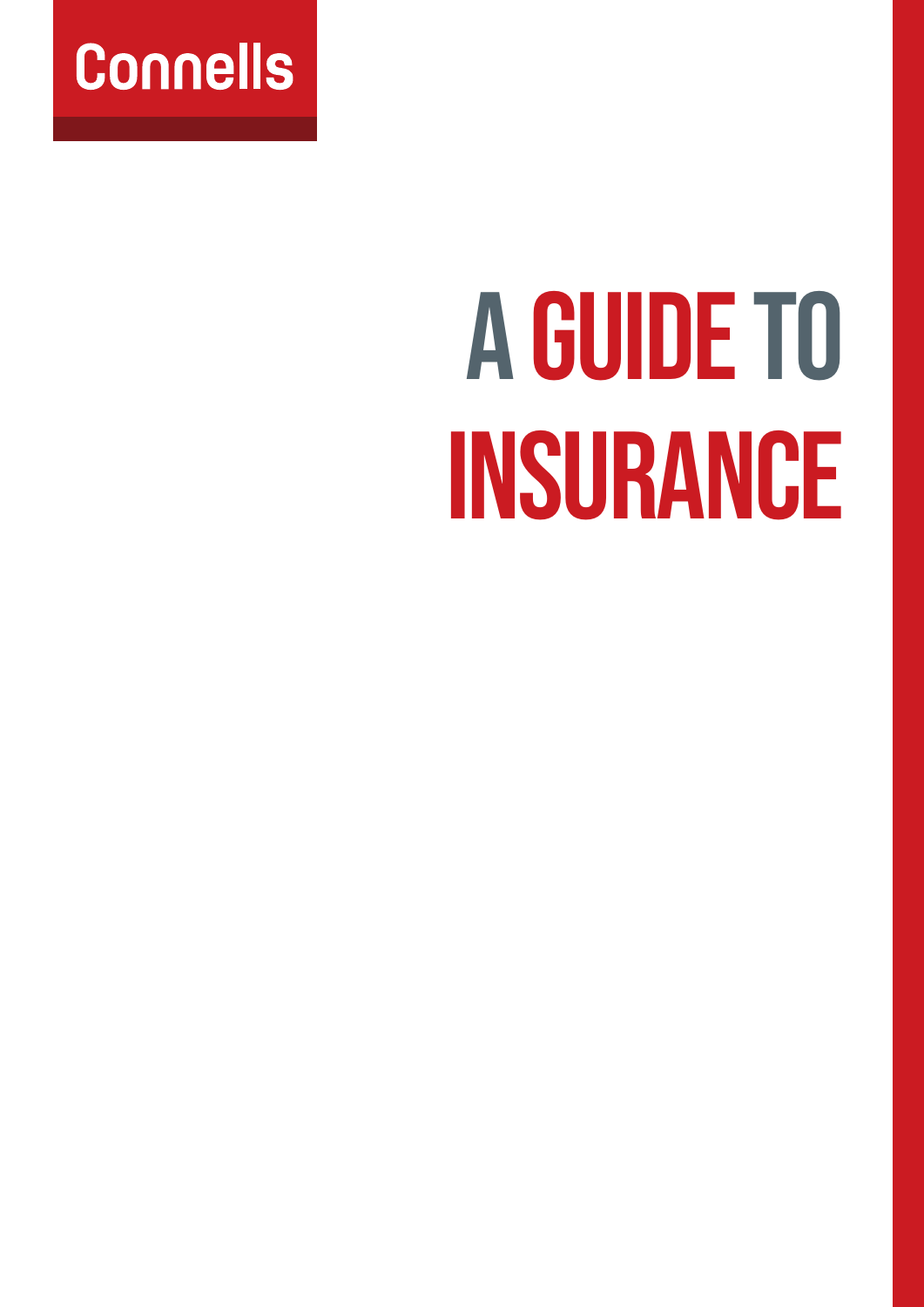When you take out a mortgage or buy a property with us, it is a good time to review and update your insurance policies.

We offer a range of home and personal insurance options that are convenient and affordable, with qualified advisors in every branch providing clear and practical advice.

We take great pride in finding the right insurance for your individual needs and circumstances, so you have the peace of mind that comes from knowing you are looking after what matters most to you.

# PROTECTING YOU

What would happen to your home and your family if illness or death prevented you from paying your mortgage?

# LIFE INSURANCE

With life insurance you can take steps to protect and take care of your family if the worst did happen.

You pay an annual or monthly premium and if you pass away during the length of the policy, your estate receives a tax-free lump sum for your family to use how they please.

This can help clear any large personal debts, e.g. your mortgage, so your family can remain in their home without having to worry about making monthly mortgage repayments.

We can advise you on the amount of cover you need (called the cover amount) and the length of your policy (known as the policy term).

#### **Terminal Illness**

Life insurance includes terminal illness cover as standard. That means you receive the full cover amount if you're diagnosed with a terminal illness during the policy term and life expectancy is less than 12 months.

#### **Death in Service**

Your employer might already provide some kind of life insurance cover in the form of death in service benefit, which pays out a lump sum should you die while employed by them.

Bring any details of your existing cover with you when you come and see us and we'll review it alongside your future protection needs.

## CRITICAL ILLNESS

A serious illness can have a devastating effect on a family's finances, and it can happen to any one of us at any time. You can minimise the financial impact on you and your loved ones by taking out critical illness insurance.

If you have to undergo surgery or have been diagnosed with a listed critical illness during the policy term, you could receive a tax-free lump sum to cover your mortgage repayments or any other financial commitments.

With both life insurance and critical illness you can choose a single policy for one person or a joint policy for two people.

Critical illness also includes children's critical illness benefit, which pays out a tax-free lump sum if a child is diagnosed with a listed critical illness.

## TYPES OF COVER FOR LIFE INSURANCE AND CRITICAL **ILLNESS**

Our Mortgage Consultant will help you identify the most suitable insurance for you and will then recommend the type of cover that best meets your needs.\*

#### **Level Cover**

Level cover means that the total amount of cover you have taken out, known as the cover amount, will remain the same throughout the life of the policy. It is paid out as a lump sum if you make a successful claim.

#### **Decreasing Cover**

The amount of cover decreases each month throughout the life of the policy, broadly in line with your outstanding mortgage balance, so as your mortgage debt reduces, so does the cover amount. It is paid out as a lump sum if you make a successful claim.

#### **Guaranteed Premium**

With a guaranteed premium, your monthly premiums will stay the same throughout the term of the policy.

#### **Reviewable Premium**

A reviewable premium means your premiums are fixed for a set period of time, after which your insurance provider has the option to review and change your premiums.

## INCOME PROTECTION

Whereas life insurance and critical illness policies pay out a lump sum, an income protection policy pays out a monthly tax-free income if you are unable to work or suffer a loss of earnings due to accident or sickness. After an agreed waiting period known as a 'deferred period', you'll begin receiving monthly payments.

Income protection is a long-term policy that enables you to continue making your mortgage and other monthly payments until you return to work, the policy expires or you die — whichever is earliest. The amount you receive will depend on the level of cover and the term you choose.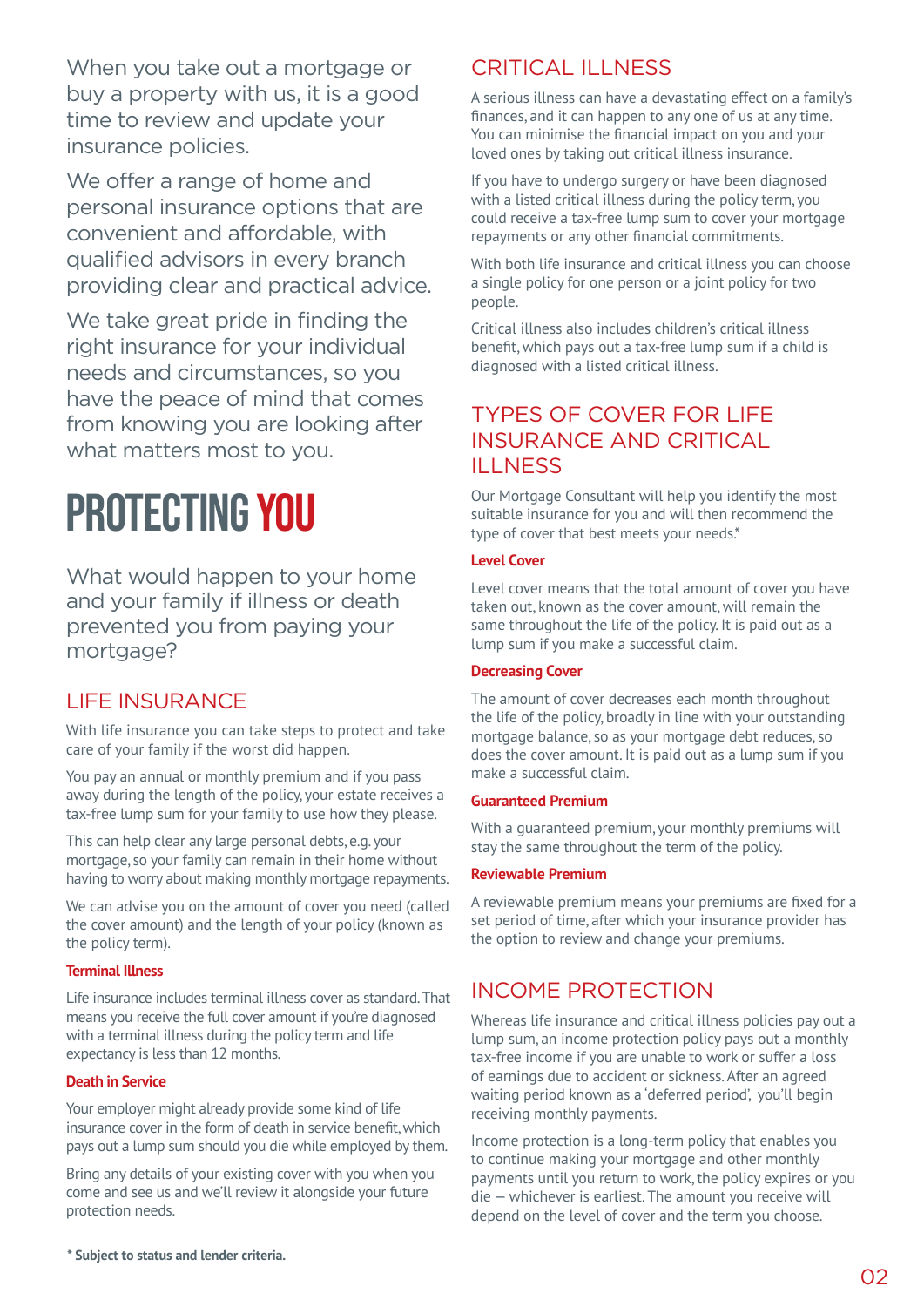## ADDITIONAL POLICY BENEFITS

You can tailor your policy to suit your needs with a variety of extra benefits, listed below.

Our insurance provider may already include some of these features as standard in your policy, but others may be optional extras and available for an additional premium. Speak to our Mortgage Consultant about which benefits are most suitable.

- **Fracture Cover** gives the reassurance of knowing you may receive a lump sum if you sustain one of a number of specified fractures in any 12-month period.
- **Second Medical Opinion\*\*** a second medical opinion could be lifesaving, with a review of both diagnosis and treatment.
- **Worldwide Medical Treatment**  in conjunction with expert second medical opinion, this can give you and your family access to worldwide medical experts and treatment.
- **24-hour health line\*\*** 24-hour access to a private health line service where you and your family can speak to a qualified nurse and get one to one support for any health related query.
- **Counselling\*\***  designed to offer short-term face-to-face or telephone-based counselling.
- **Annual Health Check\*\***  optional health check provided annually.
- **Access to an online GP\*\***  available on payment of a fee.

Our Mortgage Consultant can explain each benefit clearly and provide advice on what might suit your individual circumstances.

#### **Duty of Disclosure**

When you take out any kind of protection it is your responsibility to provide complete and accurate information to both our Mortgage Consultant and the insurance provider, up to the time your policy is started. Any information you fail to disclose that might affect your policy could invalidate your cover and affect any claims you make.

# PROTECTING YOUR HOME

There are two main forms of home insurance: buildings insurance and contents insurance. You can take them out separately or save money by selecting a combined policy.

#### BUILDINGS INSURANCE

Buildings insurance protects the physical structure of your home against damage caused by events such as storms, floods, subsidence, fire or explosion. You can make a claim to repair or rebuild part or all of your home.

It covers the fixtures and fittings too, so fitted kitchens and bathrooms are included.

Buildings insurance must be in place from the point you exchange contracts on a freehold property. If you're buying a property with a mortgage, it's your responsibility to have the cover in place.

Since house prices fluctuate and often rise, you are advised to insure your property for its rebuild cost rather than its current market value. This will protect you from inflation and the potential rise in the value of the property.

# CONTENTS INSURANCE

Contents insurance covers your possessions and valuables against perils such as storms, floods, fire or theft.

When you arrange your cover with us, we will ask you to estimate the value of replacing the contents you would like covered in your policy if you were to purchase them again. Ask us about our contents calculator to help you with this.

# ACCIDENTAL DAMAGE

Some buildings insurance policies have an element of accidental damage cover included as standard, but you may want to add additional cover for more protection.

To protect your contents and valuables from accidents, you will need to add accidental damage cover to your contents insurance.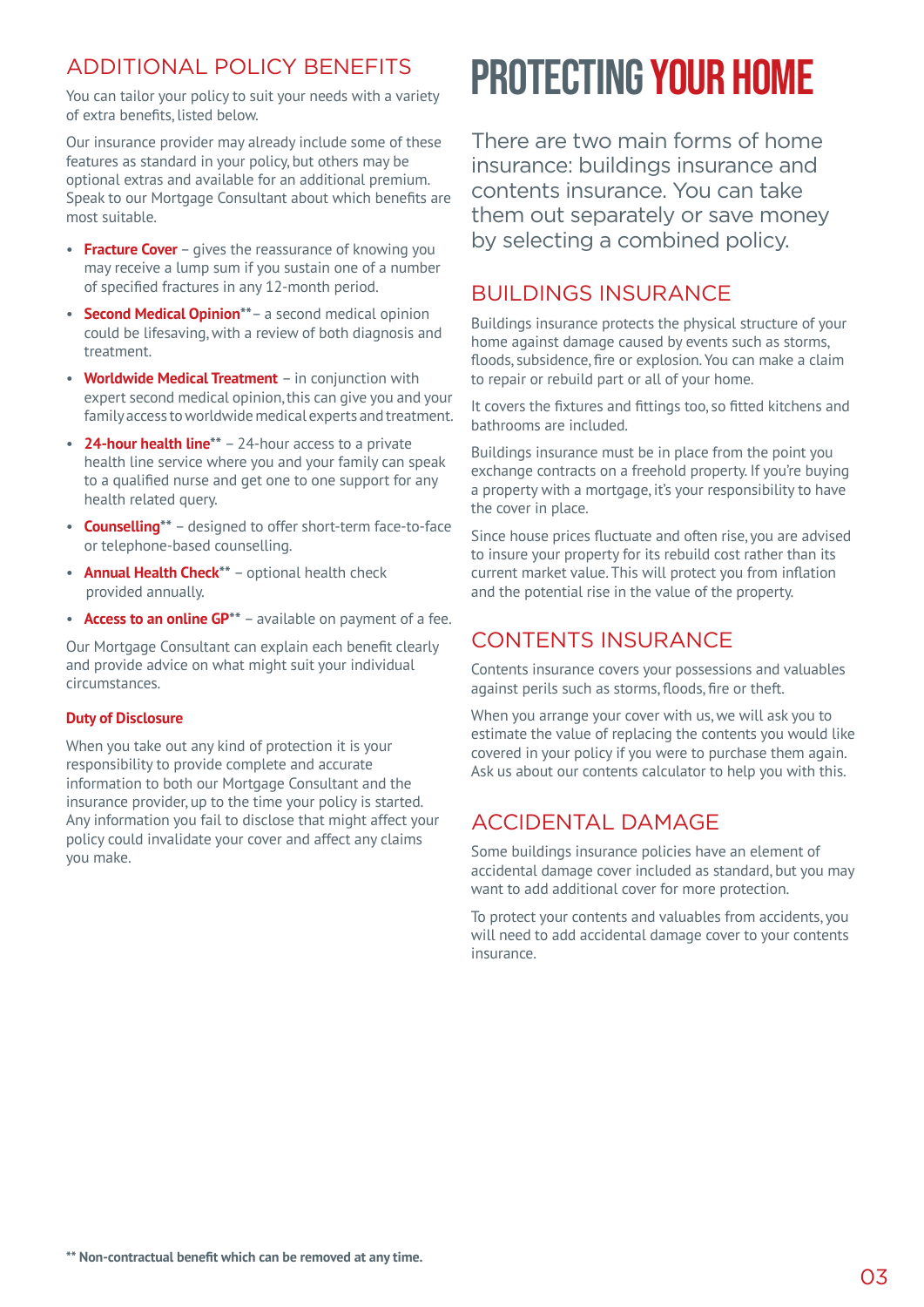# MAKING A WILL

When you are planning for the future responsibly, one of the most important things you can do to protect your family is prepare a will.

A will gives you control of what happens to your assets after you die and enables you to nominate someone who will be in charge of carrying out your wishes.

Preparing a will means:

- You can leave your estate to an unmarried partner
- You can bequeath specific amounts of money to individual people
- You can appoint guardians of your children
- You can appoint an executor of your will to ensure your wishes are followed
- You can leave individual possessions to named beneficiaries, e.g. items of sentimental value or family heirlooms
- You can pass the proceeds of a life assurance policy to a specific person
- You can leave a certain amount to individual charities

Ask our Mortgage Consultant how our will-writing partner can guide you through the process and help you safeguard your home and your possessions and give your family peace of mind, whatever the future holds.

# **WHAT NEXT?**

**Contact your local branch and speak to one of our Mortgage Consultants. We will provide you with clear and practical advice on all your insurance options based on your individual circumstances.**